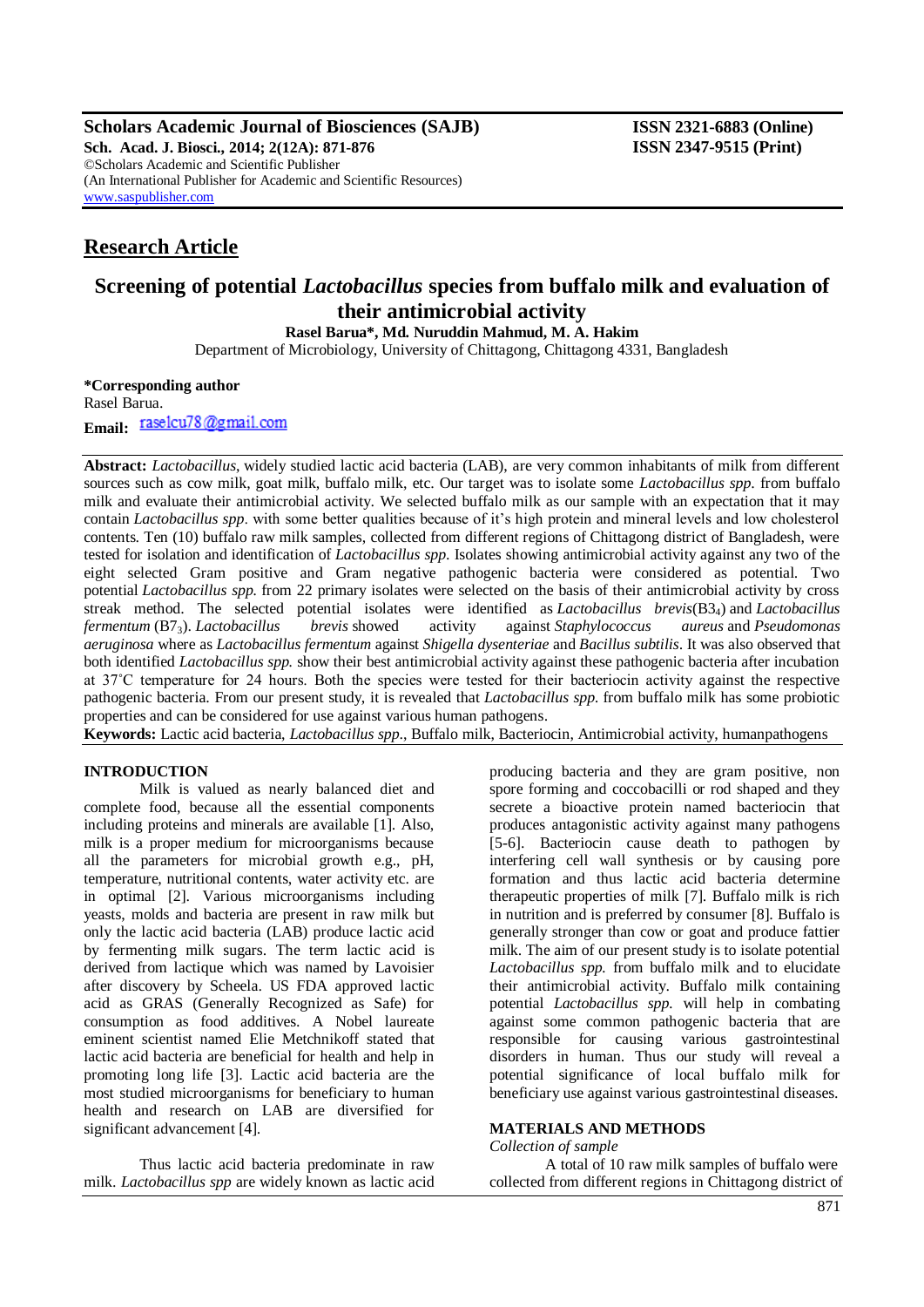Bangladesh. Keeping in an ice box (4s ºC), the samples were transported immediately to the microbiology laboratory, University of Chittagong, Bangladesh, and analyzed for isolation and identification of *Lactobacillus spp*.

## *Growing of lactic acid bacteria*

After enriching the milk samples in MRS broth [9] for 48 hours, one (1) ml of milk sample was mixed with pre sterilized 9 ml of saline water to make dilution of the sample to  $10^{-1}$ . Then, serial dilution procedure was followed and each sample was diluted up to  $10^{-7}$ . For isolation  $10^{-3}$  to  $10^{-7}$  dilutions were preferred and 0.1 ml from each dilutions were plated on MRS agar and incubated at 37°C for 24 hours (h). After incubation well isolated colony grown on MRS agar plates were randomly picked and morphologically distinct colonies were coded individually, sub cultured on MRS agar slants and preserved in freezer at 4°C for further study [10].

## *Detection of potential lactic acid bacteria*

The isolated lactic acid bacteria were screened for their potentiality to show antagonistic activity against some selected gram negative and gram positive pathogenic bacteria. The test pathogens include: Gram positive bacteria- *Bacillus cereus, Bacillus subtilis, Staphylococcus aureus* and Gram negative bacteria-*Escherichia coli, Shigella dysenteriae, Salmonella typhimurium, Vibrio cholerae, Pseudomonas aeruginosa.* The test pathogens were obtained from freeze-dried stock culture collection of Department of Microbiology, University of Chittagong, Bangladesh. The antagonism among the test pathogens and isolated LAB was detected by cross streak method [11]*.* Briefly, each pure isolated LAB culture was streaked individually on different nutrient agar (NA) plates in a single line. The plates were then incubated at 37 °C for 3 days to allow the isolates to secrete antimetabolite(s) into the medium. After the incubation period, the test pathogens were diluted and were cross-streaked along the line of fully grown isolates. Each streaking was started near the edge of the plates and streaked toward the growth line of the isolated LAB. The plates were then incubated for 24 hours at 37°C. The ability of any isolated LAB to inhibit growth of the test pathogen as indicated by a zone of inhibition along its growth line. The isolates showing growth inhibition against at least two test pathogens were considered as potential antagonistic LAB and further characterized, while the isolated LAB failed to show antagonism against at least two test pathogens were excluded from further characterization in our study.

#### *Identification of Lactobacillus spp.*

For identification, the selected LAB isolates were examined for their morphological characteristics, e.g., size, shape, cell arrangement and staining properties e.g., gram staining, spore staining, acid fast staining. Cultural properties including form, colour, elevation, margin, surface of colonies on MRS agar plate and slant were also recorded. Physiological and biochemical characteristics of the isolates were evaluated by Voges–proskauer, methyl red, indole, catalase, oxidase, urease, citrate utilization, nitrate reduction, gelatin liquefaction and  $H_2S$  production tests. The ability of the organisms in fermenting a number of carbohydrates including glucose, xylose, arabinose, lactose, inulin, glycerol, starch, and manitol were also performed. The isolates were identified up to species based on comparative analysis of the observed characteristics with the standard description of bacterial strains in Bergey's Manual of Determinative Bacteriology,  $8<sup>th</sup>$  edition [12].

## *Screening of bacteriocin activity*

The selected LAB isolates were grown at optimized conditions in MRS broth and the culture filtrates were obtained by centrifugation at 5000 rpm for 15 minutes. The culture filtrates were neutralized to pH 7 by 0.1N NaOH. The bacteriocin was assayed by agar well diffusion method [13].

#### *Antimicrobial activity at different incubation temperature*

The pathogens which showed susceptibility to the isolates in the previous cross streak method for detection of potential isolates were selected in this test. The isolates were grown in MRS broth medium for 48 hours at 10 °C, 27 °C, 37 °C and 45 °C. After incubation the culture broth were filtered through sterilized 0.2 µm pore size whatman filter paper (Whatman International Ltd., Maidstone, England). Then antimicrobial activity of the culture filtrates was assayed against the respective pathogenic bacteria by agar well diffusion method. Hundred  $(100)$  micro litre  $(\mu l)$  of culture filtrate was poured in each hole and after incubation the zone of inhibition was measured in milimetre (mm) scale.

## *Antimicrobial activity at different incubation period*

To test antimicrobial activity at different incubation period, the isolates were grown in MRS broth medium at 37 ºC for 18, 24, 48, 72, 96 and 120 hours. Then antimicrobial activity of the culture filtrate was assayed in the same manner that was followed for different incubation temperature.

## **RESULT AND DISCUSSION**

After pour plating of the buffalo raw milk samples on MRS agar media, isolates were then selected on the basis of colony characteristics. A total of 22 isolates were isolated from the milk samples, transferred to MRS agar slants and preserved.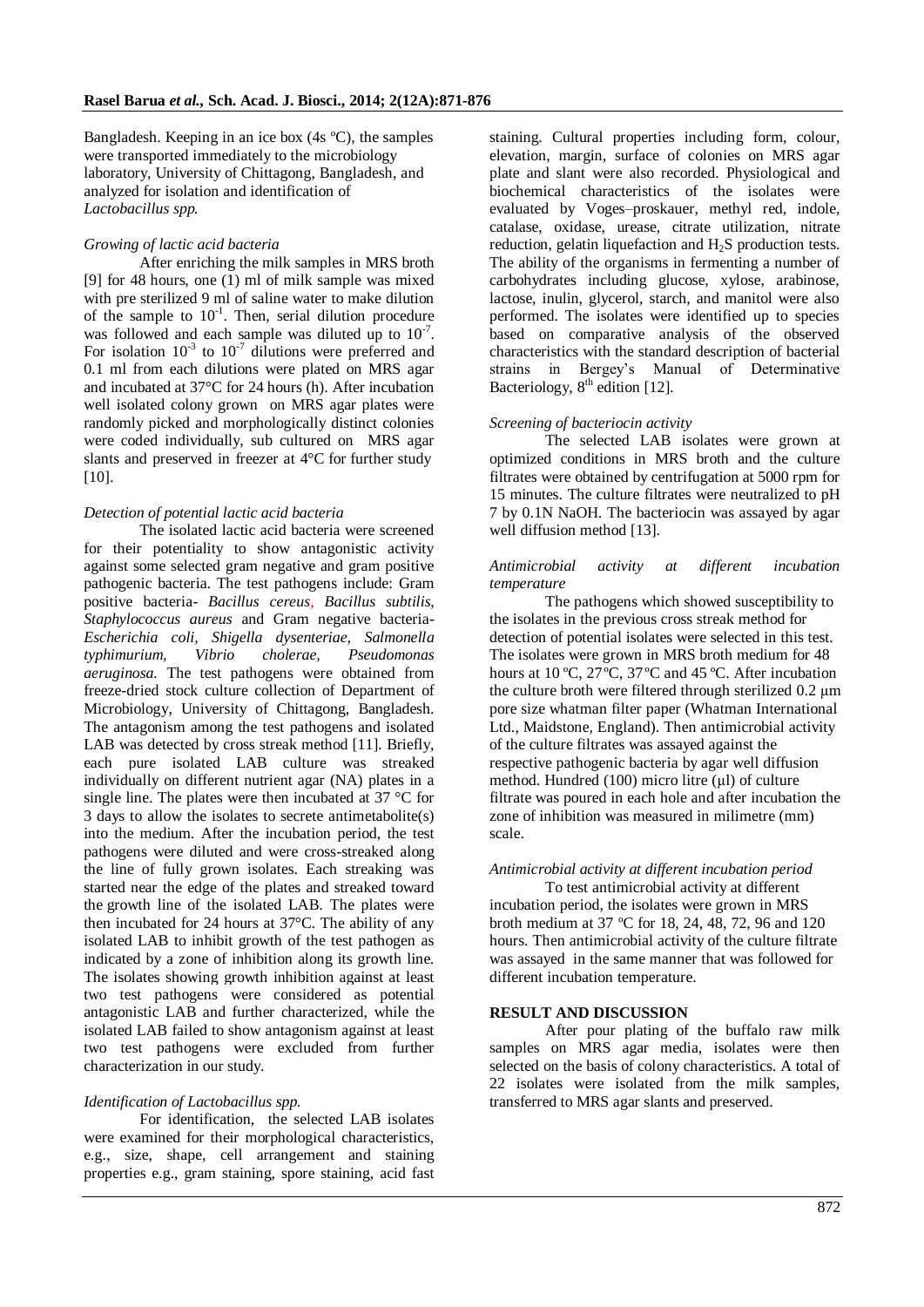#### *Screening of potential isolates and identification of lactic acid bacteria*

The isolates were examined for inhibitory activity against pathogenic bacteria and those isolates were considered as potential which inhibit at least two pathogenic bacterial growth. On the basis of inhibiting at least 2 pathogenic bacteria, 2 from the 22 isolates were found as potential. The coded B<sub>34</sub> isolate found to inhibit the growth of *Pseudomonas aeruginosa*, *Staphylococcus aureus* and B7<sub>3</sub> were found inhibitory against *Staphylococcus aureus*, *Shigella dysenteriae*. The two selected isolates were then assayed for cultural characteristics, morphology, stainaining properties, biochemical properties and fermentation to different carbohydrates. Scrutinizing the properties with that described in Bergey's Manual, the isolates were identified as *Lactobacillus brevis* (B34) *and Lactobacillus fermentum* (B73).

#### *Screening for bacteriocin activity*

Acidic nature of culture filtrate can inhibit the pathogenic bacteria. So, after neutralization of the culture filtrate with 0.1N NaOH the remained metabolites may be bacteriocin which is responsible for inhibiting growth of pathogenic bacteria [14-15]. The test was done using agar well diffusion method and the zone of inhibition representing in figure 1, produced by culture filtrate of the isolates was measured in millimeter (mm) scale. Though all the selected pathogenic bacteria were assayed for inhibitory activity against the isolates but similarity was found with the antagonistic activity analysis for each isolate by cross streak method. Bacteriocins from *Lactobacillus spp.* are proteinecious exhibiting bactericidal mode of action, synthesized ribosomally and are effective against both gram positive and gram negative bacteria [16-17].





#### *Antimicrobial activity at different incubation temperature*

The zone of inhibition produced against the selected pathogenic bacteria by the culture filtrate of the isolates after incubating them at 10ºC, 27ºC, 37ºC and 45ºC was considered for antimicrobial activity. In the result it was observed that identified LAB *Lactobacillus brevis* produced zone of inhibition against *Staphylococcus aureus* and *Pseudomonas aeruginosa* and the maximum inhibition zone diameter was 17 mm (milimeter) and 23 mm respectively for these two pathogens. Another identified LAB *Lactobacillus fermentum* was found to show maximum zone of

inhibition of 18.5 mm and 16 mm against *Bacillus subtilis* and *Shigella dysenteriae* respectively. From the figure 2 and figure 3, it is clear that both the LAB isolates revealed their maximum antimicrobial activity at incubation temperature of 37 ºC. Temperature is an important factor for proper growth of bacteria, and in that proper temperature bacteria show their best metabolic activity as well as release of high amount of metabolic bi-products like bacteriocin. So, to use *Lactobacillus brevis* and *Lactobacillus fermentum* as antagonistic to pathogenic bacteria they need to grow at 37ºC temperature.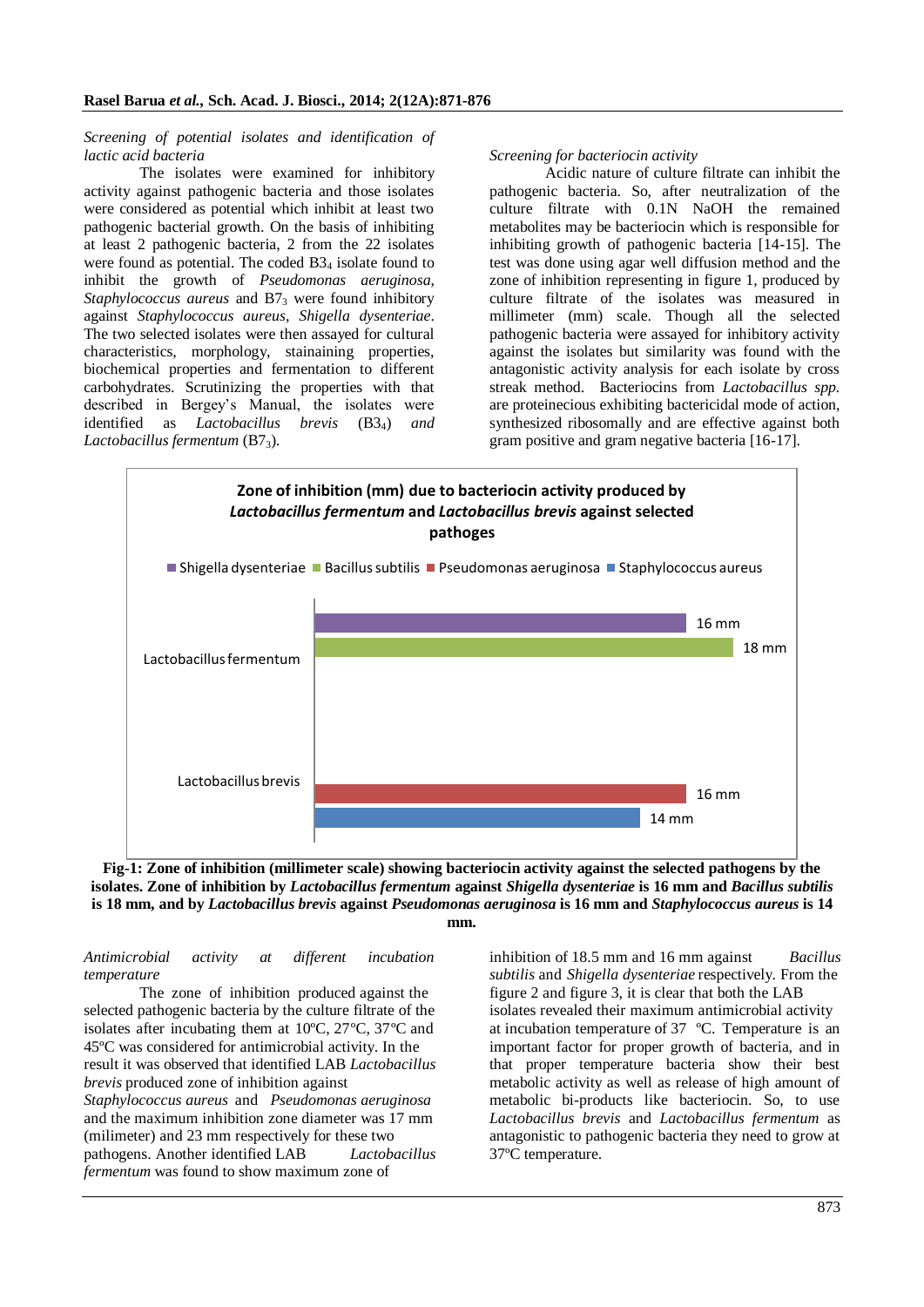

**Fig-2: After incubating at different temperatures (degree centigrade), the isolates showing zone of inhibition against selected pathogens. Culture filtrates of** *Lactobacillus brevis***, after growing it at different temperature produced zone of inhibition against** *Staphylococcus aureus* **(10ᴼC- 13mm, 27ᴼC- 16mm, 37ᴼC- 17mm, 45ᴼC-14.5mm) and** *Pseudomonas aeruginosa* **(10ᴼC- 15mm, 27ᴼC- 23mm, 37ᴼC- 23mm, 45ᴼC- 16mm).**



**Fig-3: After incubating at different temperatures (degree centigrade), the isolates showing zone of inhibition against selected pathogens. Culture filtrates of** *Lactobacillus fermentum***, after growing it at different temperature produced zone of inhibition against** *Bacillus subtilis* **(10ᴼC- 15.5mm, 27ᴼC- 17.5mm, 37ᴼC- 18.5mm, 45ᴼC- 17mm) and** *Shigella dysenteriae* **(10ᴼC- 15mm, 27ᴼC- 12mm, 37ᴼC- 16mm, 45ᴼC- 0mm).**

## *Antimicrobial activity at different incubation period*

MRS broth culture filtrates of the two isolates after growing for different incubation period *i.e.,* 18, 24, 48, 72, 96 and 120 hours at 37 ºC, analyzed against pathogenic bacteria, and it was observed that *Lactobacillus brevis* showed inhibitory activity against *Staphylococcus aureua* up to 96 hours of incubation and against *Pseudomonas aeruginosa* at 48 hours of

incubation. *Lactobacillus fermentum* showed inhibitory activity against *Shigella dysenteriae* up to 72 hours of incubation and against *Bacillus subtilis* at 48 hours of incubation. From the figure 4 and figure 5 it is lucid that the two LAB isolates are best antagonistic to pathogens at 24 hours of incubation. Our study shows similarity with findings of Fazeli *et al.* [18] where they observed best antagonistic effects of *Lactobacillus lactis* against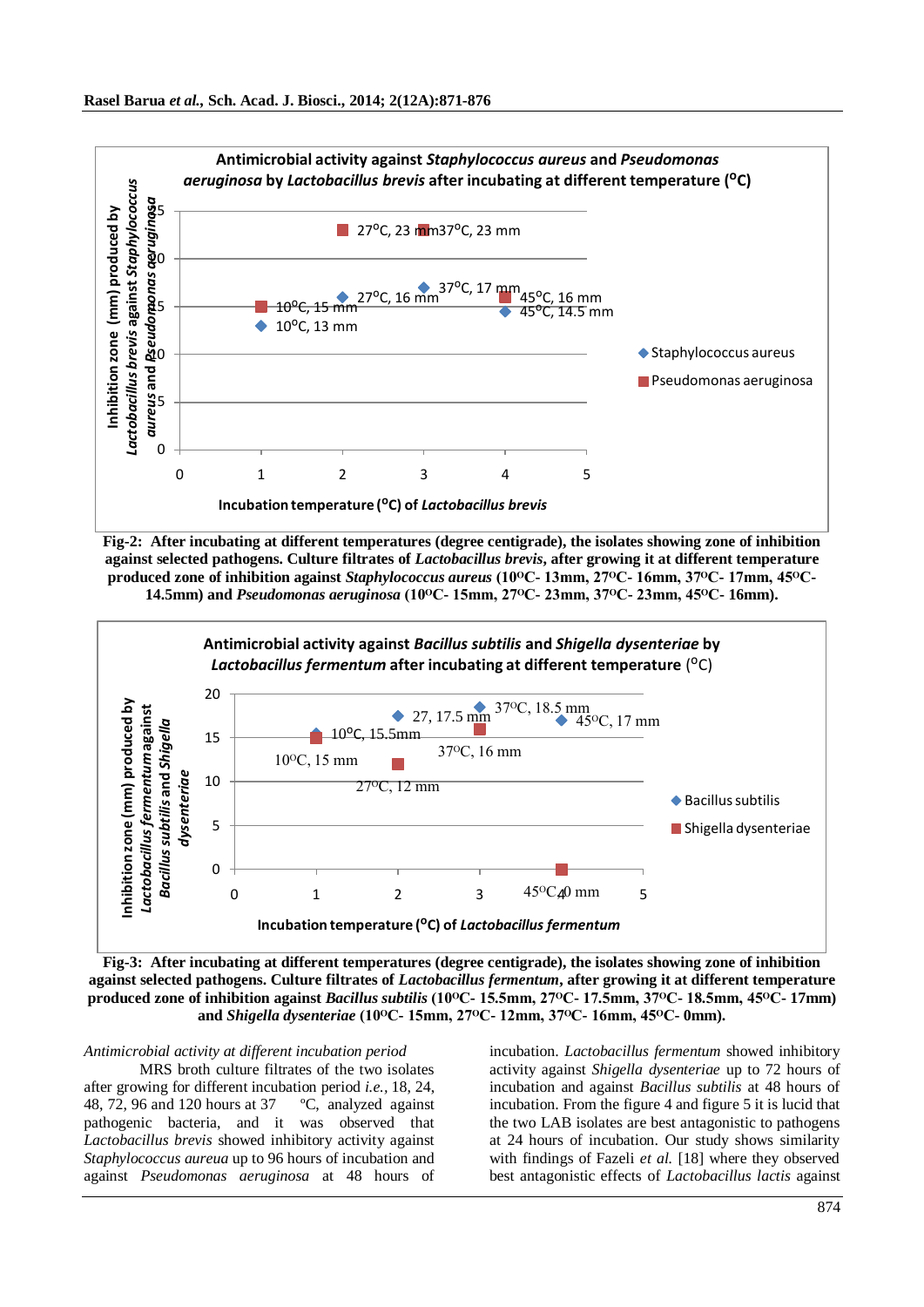*Salmonella typhimuriam* after 24 hours of incubation. Antimicrobial activity is important criteria for *Lactobacillus spp.* to use against various diseases caused by pathogens. Our study reveals that the identified *Lactobacillus brevis* can be used against *Staphylococcus aureus* and *Pseudomonas aeruginosa*, and *Lactobacillus fermentum* against *Bacillus subtilis* and *Shigella dysenteriae*.



**Fig- 4: Zone of inhibition against** *Staphylococcus aureus* **(18 h- 13mm, 24h- 13mm, 48h- 12mm, 72h- 13mm, 96h-10mm, 120h- 0mm) and** *Pseudomonas aeruginosa* **(18h- 9mm, 24h- 15mm, 48h- 15mm, 72h- 0mm, 96h- 0mm, 120h- 0mm) due to treatment of culture filtrates of** *Lactobacillus brevis* **after growing it for different incubation period (Hours)**



**Fig-5: Zone of inhibition against** *Bacillus subtilis* **(18 h- 19mm, 24h- 23mm, 48h- 21mm, 72h- 0mm, 96h- 0mm, 120h- 0mm) and** *Shigella dysenteriae* **(18h- 20mm, 24h- 25mm, 48h- 20mm, 72h- 13mm, 96h- 0mm, 120h- 0mm) due to treatment of culture filtrates of** *Lactobacillus fermentum* **after growing it for different incubation period (Hours)**

## **CONCLUSION**

There are available researches on *Lactobacillus* species from different types of milk samples, but very few information are there on Chittagong, Bangladesh based study for *Lactobacillus* species from buffalo milk. We tried to identify only the potential *Lactobacillus spp* from the sample, and we got only 2 potential isolates from 10 buffalo milk samples.

Our target was to find out optimum incubation temperatures and incubation period for the isolates to show best antimicrobial activity against selected pathogens. The selected pathogens are very common causing different types of diseases mainly gastrointestinal disorders in human. Best outcome of antimicrobial activity against selected pathogens assure the isolates for beneficiary use in human. So, selecting